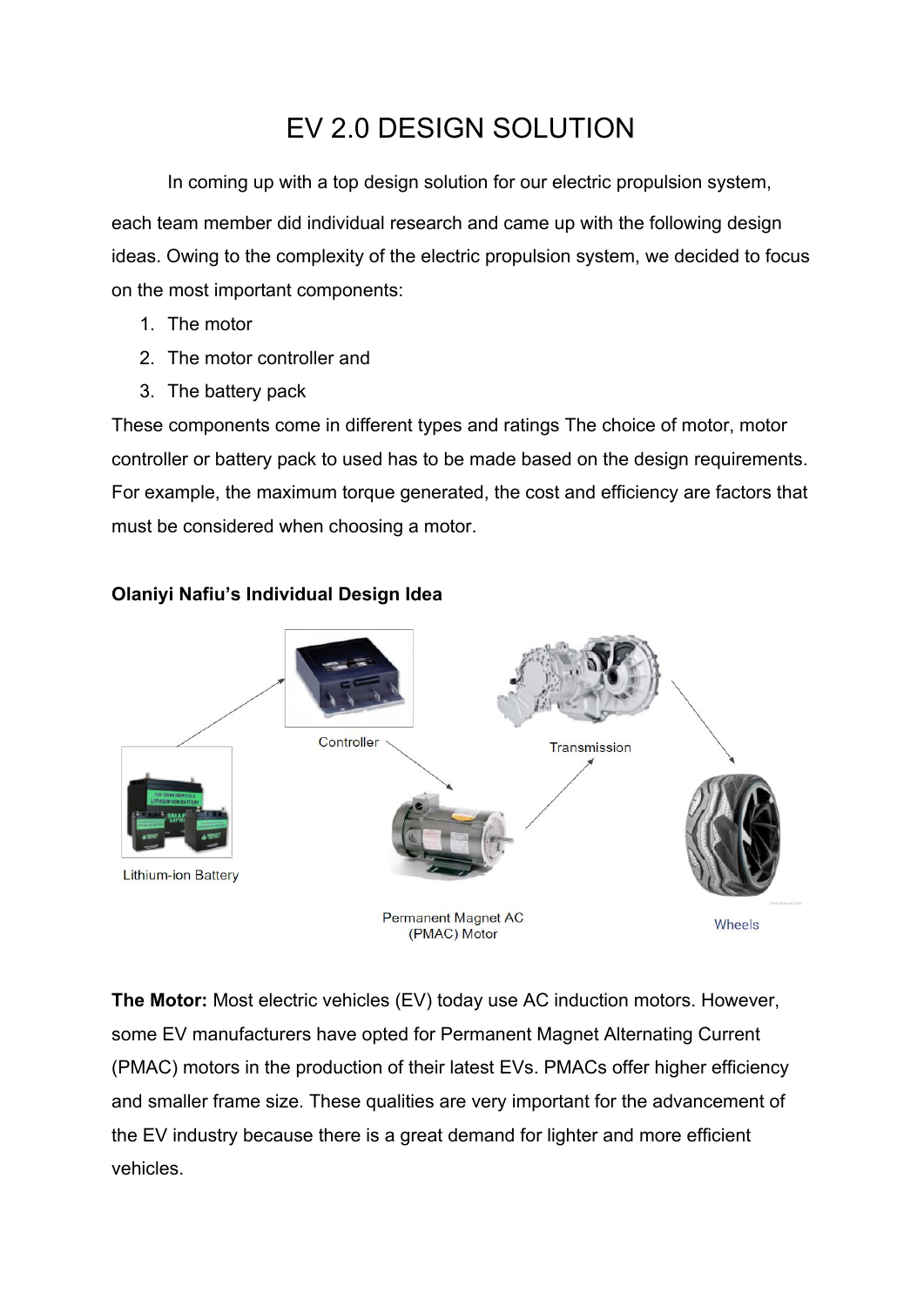**The Controller:** Since the PMAC motor uses alternating current for its operation, the motor controller is a DC - AC converter which converts the DC supplied by the batteries to the AC needed by the motor. It also regulates the amount of current delivered to the motor.

**The Battery:** Lithium - ion batteries are the most durable batteries because they are not affected by the Peukert's law like other batteries such as Lead acid batteries, i.e. the battery's available capacity does not decrease with increasing rate of discharge.



### **Ikenna Onyenze's Individual Design Idea**

**The Battery:** I used the Lithium Ion in this design mainly because of the speed at which it reaches full charge. Li ion batteries charge fast because lithium ions can be set in motion more easily during charge when compared to other batteries.It is also inherently lighter in weight than most other batteries.

**The Controller:** A controller controls the amount of power going to the electric motor. It takes the power from the battery and breaks it into pulses that power the electric engine. The Permanent Magnet motor operates in AC, therefore controller converts the battery's DC to AC for the Motor.

**The Motor:** Permanent Magnet motors have a high starting torque which is very important in vehicles because most cars only have high torque at high speeds.PM motors are also very efficient.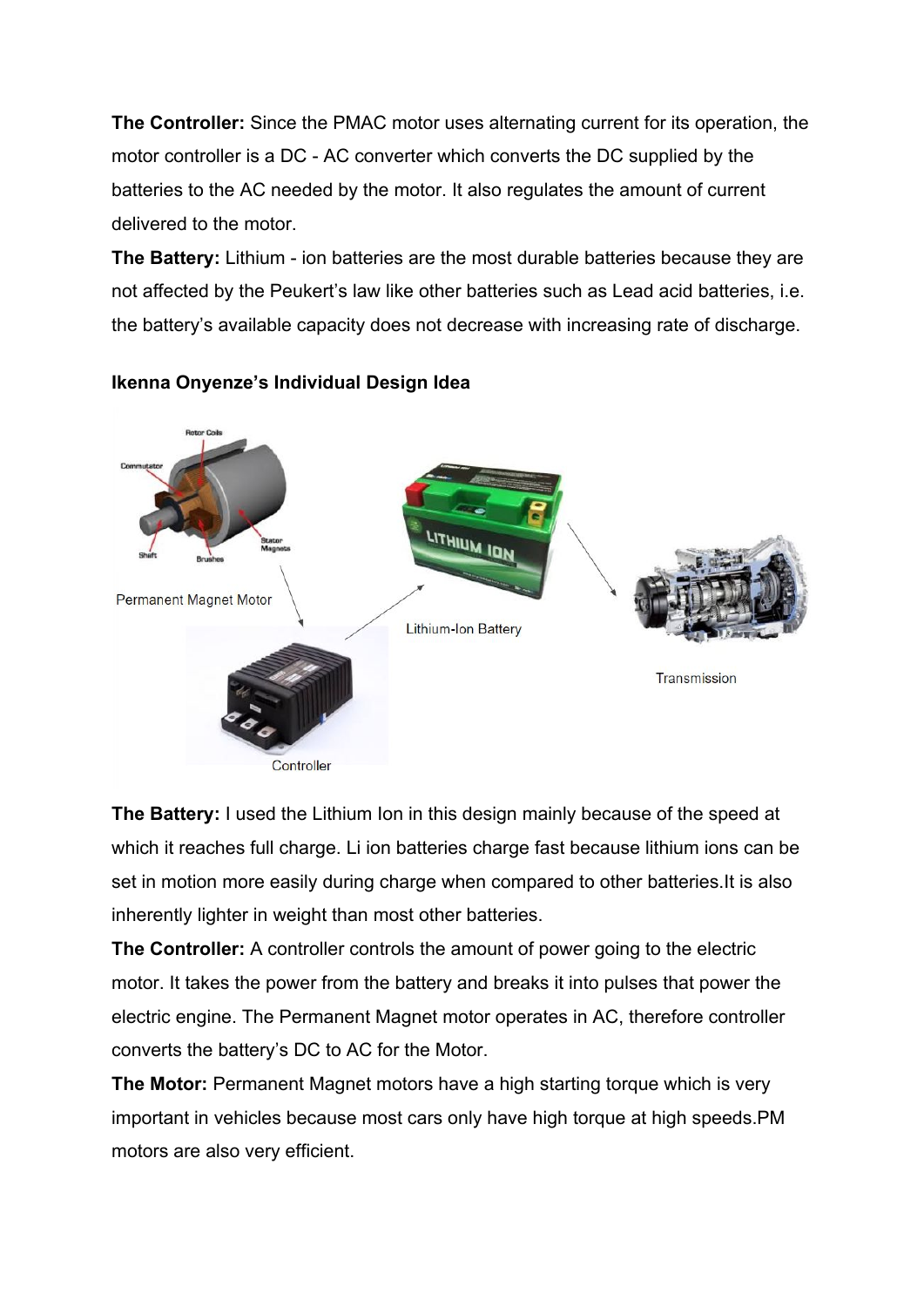#### **Goodness Fowora's Individual Design Idea**



**The Motor**: The motor in this design is an AC induction motor. This is the type of motor used in one of the most popular EVs on the market, the Tesla Model S. It uses an inverter to convert the DC power of the battery to AC power. It is highly efficient over wide ranges of rpms and loads, moderately priced and aids with regenerative braking.

**The Controller**: The AC induction motor uses an AC controller to help manage the power going to the motor. It works hand in hand with the inverter to make sure the battery can supply adequate power when necessary.

**The Battery**: The Absorbent Glass Mat (AGM) battery is a lead acid based battery that provides a lighter and more reliable battery than regular lead acid batteries. It uses a very fine fiberglass mat to absorb the sulfuric acid, essentially making it spill proof. They are reliably safe, last longer than average lead based batteries and recharge quickly.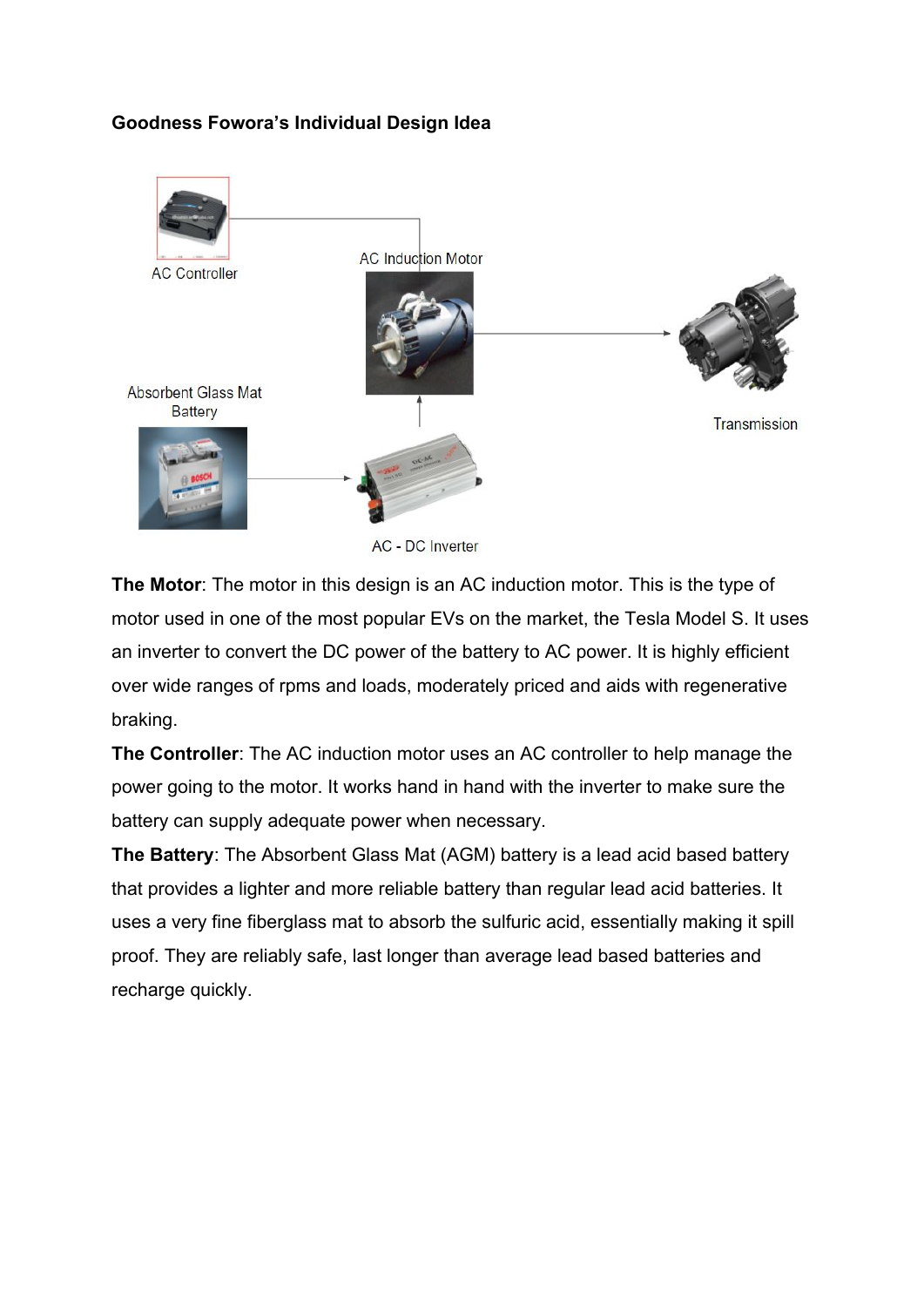#### **Arinze Udeh's Individual Design Idea**



**The Motor:** The motor used is a DC motor because they have low inertia so are useful where high accelerations are required. They are also very cheap and require low maintenance.

**The Controller:** A DC controller is used which works by switching the battery connection to the motor on and off around 20,000 times a second. If the battery is only connected for half the total time, then the motor sees half the voltage of the battery. Also, because the switching is so fast, the motor's inductance keeps the current in the motor flowing constantly.

**The Battery:** A lithium-ion battery is used in this design because they have a high energy density which will allow the the car to operate longer between charges while still consuming more power. They also have a low self discharge rate and require low maintenance.

### Conceptual Designs

Based on the individual ideas, we came up with two conceptual ideas that highlighted the most important parts of the electric propulsion system; the battery, the controller, the motor, the transmission and the wheels.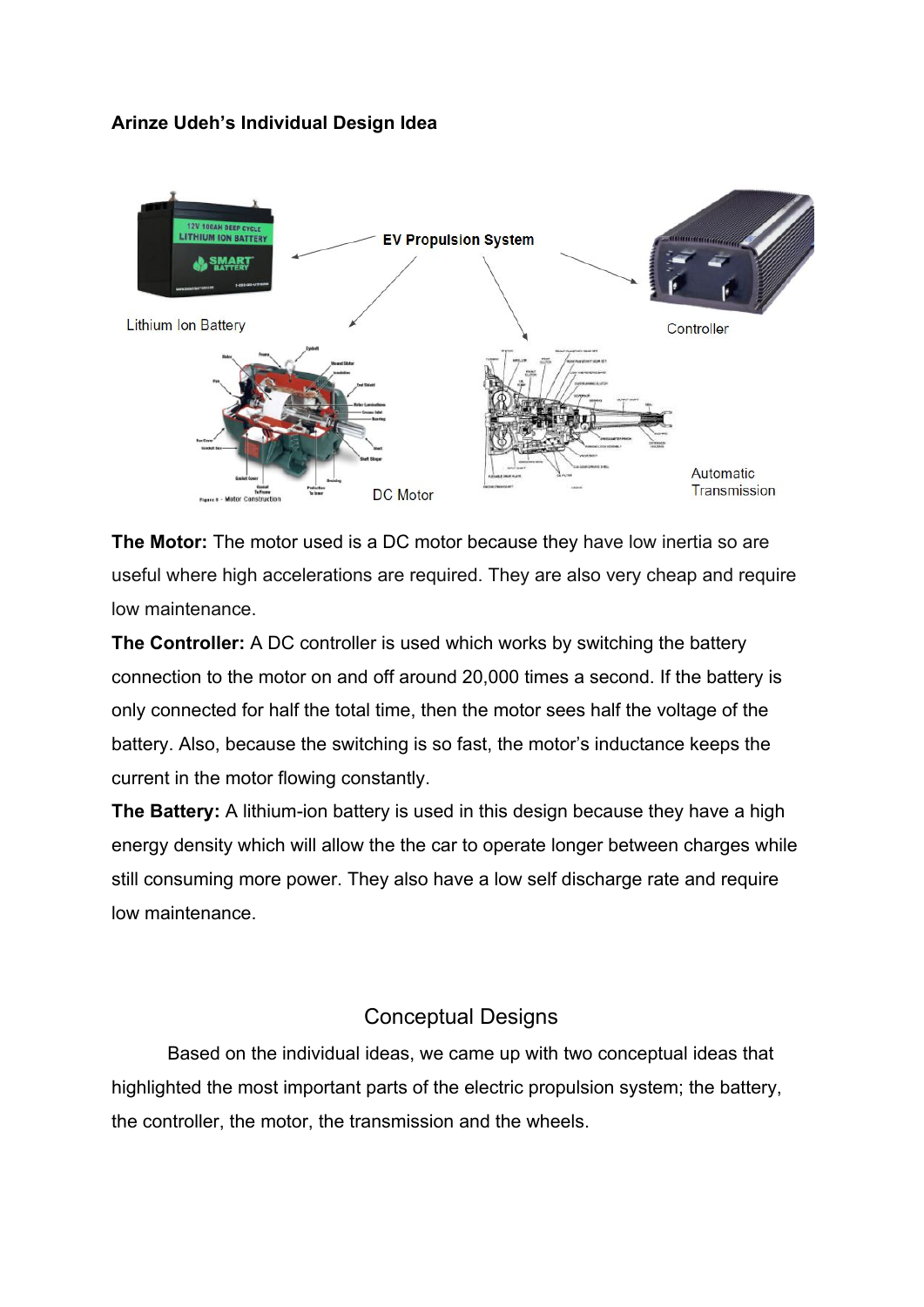### **Conceptual Design 1**



In this conceptual design, the Lithium Ion battery supplies DC power using electrochemical processes. This DC is first converted into AC by the controller, since the Permanent Magnet operates in AC. The controller also regulates the amount of current delivered to the PMAC motor (battery management). It avoids too much power pull when the batteries are hot, cold, or close to empty). This allows the PMAC to operate at a very high efficiency.

Components:

- 1. Hyper 9 IS It is capable of producing 173 ft-lbs of torque at 0 rpm. Designed for use in light to mid weight automotive application with a curb weight of 4000 lbs or less
	- a. Motor
		- i. Permanent Magnet AC motor
	- b. Controller
		- i. 100V 750A HyPer-Drive X1 Controller
		- ii. Main contactor
		- iii. Display
- 2. LiFePO4 lithium 96v battery pack
	- a. Weight- 96kg
	- b. Price \$2000
	- c. Capacity 100 Ah
	- d. Charging time 4 hours
	- e. Cycle Life Over 3000 times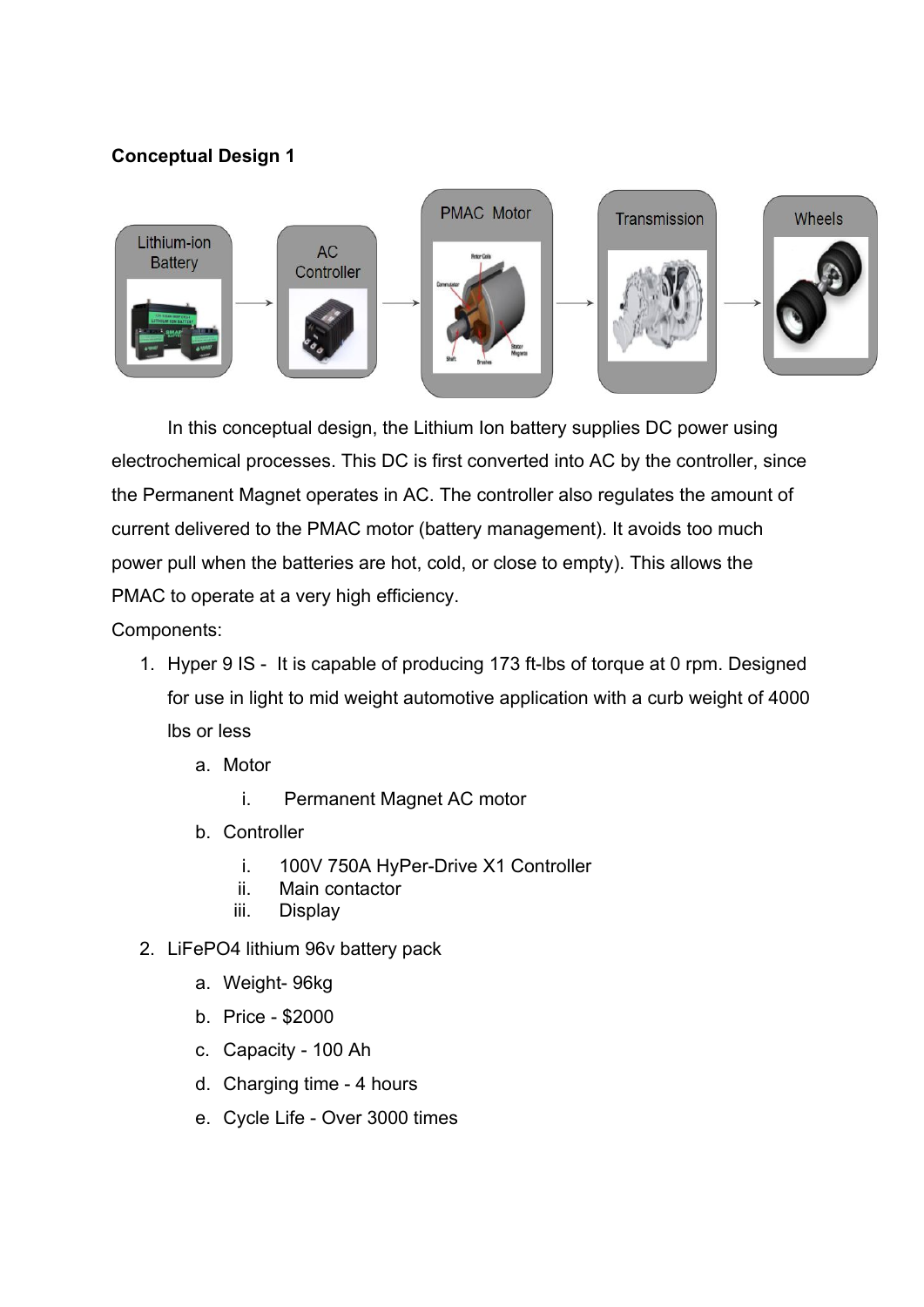#### **Conceptual Design 2**



In this conceptual design, the AGM battery supplies DC power using electrochemical processes. This DC power is first converted into AC power by the inverter then managed by the AC controller to meet the user's demands in terms of speed and acceleration. Based on the user's demand, the AC power is used to generate torque which is then transmitted to the car's original transmission which then propels the wheels. To ensure efficient transmission of energy, a coupler and an adapter plate is used to ensure the motor does not move around in the previous engine compartment and ensure the axle of the motor fits into the transmission respectively.

**Components** 

- 1. AC 51 kit It is capable of producing 88 horsepower and 108 ft-lbs. of torque. It us designed for use in an automotive application with a curb weight of 4000 lbs or less
	- a. Motor
		- i. Ac induction motor
	- b. Controller
		- i. 72 96V 650A Curtis 1238E-7621
		- ii. Tyco Contactor
		- iii. Display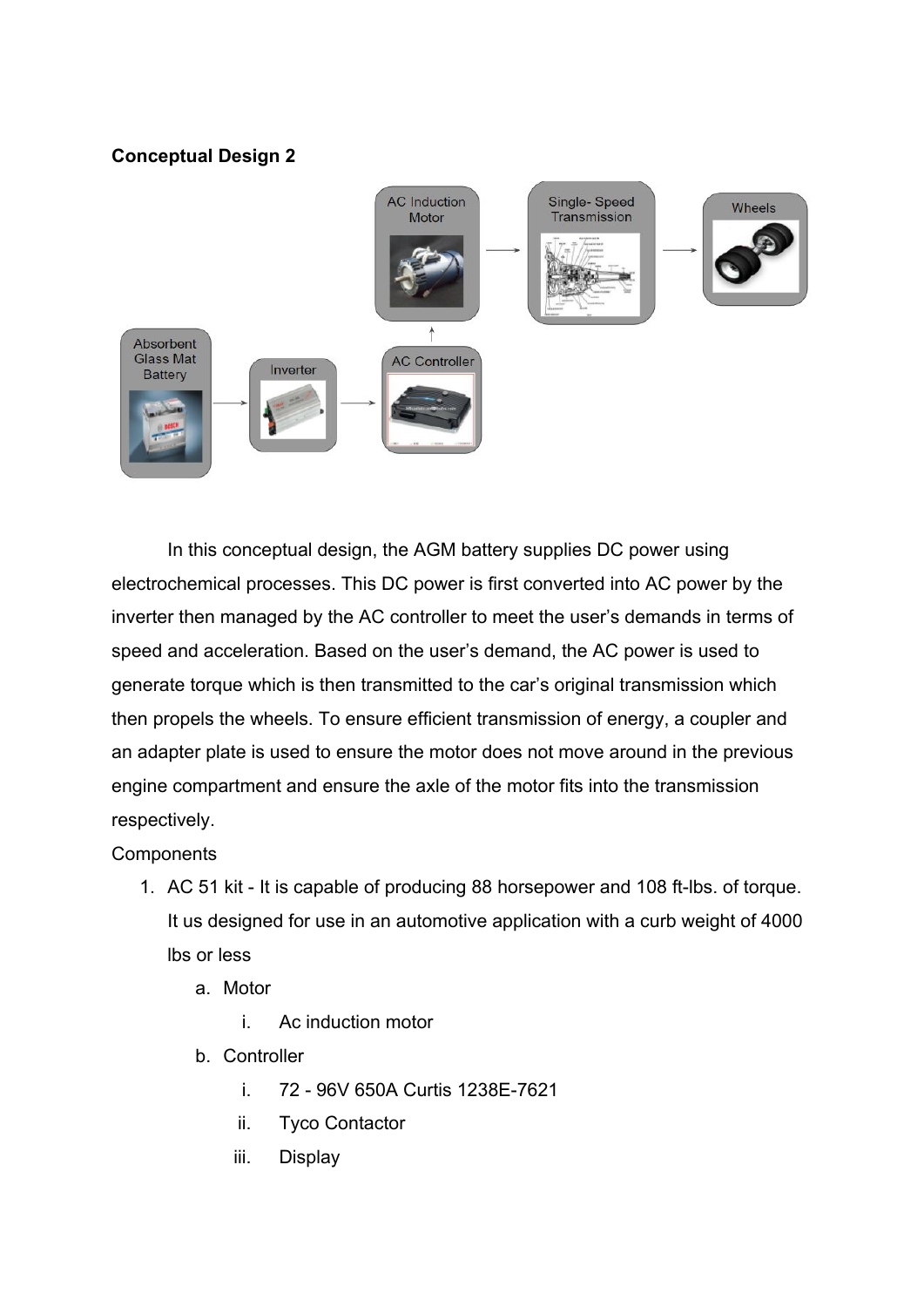#### 2. 96V AGM Battery Pack

- a. Weight- 259kg
- b. Price \$1560
- c. Capacity 100 Ah
- d. Charging time 6.67 hours
- e. Cycle Life- 700 cycles

## Design Analysis

#### **Motor Selection**

1. Permanent Magnet AC Motor

| <b>PROS</b>                                      | <b>CONS</b>            |
|--------------------------------------------------|------------------------|
| High power density and high efficiency           | Uses rare earth metals |
| High starting torque                             | <b>Noisy</b>           |
| High cruising speed and precise speed<br>control | High initial cost      |
| Cooler operating temperatures                    |                        |
| Small size                                       |                        |
| Easier installation and maintenance              |                        |

### 2. AC Induction Motor

| <b>PROS</b>                  | <b>CONS</b>                               |  |  |  |
|------------------------------|-------------------------------------------|--|--|--|
| Light weight                 | Expensive motor/controller<br>combination |  |  |  |
| Single - speed transmission  | Requires an inverter                      |  |  |  |
| <b>Averagely Priced</b>      | Difficult speed control                   |  |  |  |
| 95 % efficiency at full load |                                           |  |  |  |
| Aids regenerative braking    |                                           |  |  |  |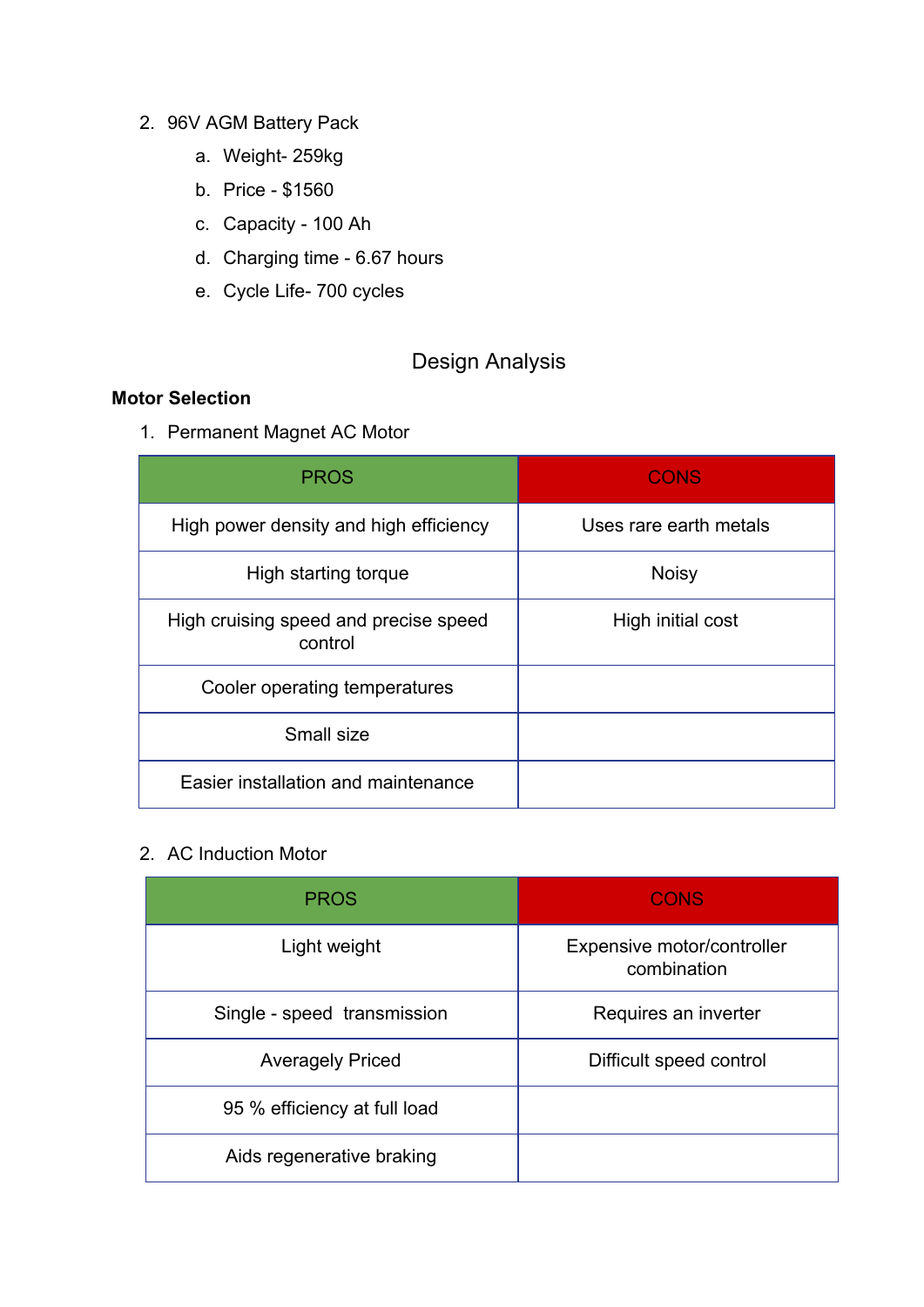|                                         | Weight         | Permanent<br>Magnet | <b>Score</b>   | Aggregate<br><b>Score</b> | <b>AC</b><br><b>Induction</b><br><b>Motor</b> | <b>Score</b>   | Aggregate<br><b>Score</b> |
|-----------------------------------------|----------------|---------------------|----------------|---------------------------|-----------------------------------------------|----------------|---------------------------|
| Peak<br><b>Efficiency</b>               | 5              | 93% at<br>1100 RPM  | 5              | 25                        | 87% at<br>1100 RPM                            | $\overline{4}$ | 20                        |
| Max RPM                                 | 3              | 10,000              | $\overline{4}$ | 12                        | 15,000                                        | 5              | 15                        |
| Cost per shaft                          | $\overline{4}$ | \$130               | 3              | 12                        | \$75                                          | 5              | 20                        |
| <b>Efficiency at</b><br><b>10% Load</b> | $\overline{2}$ | 82%                 | 3              | $6\phantom{1}$            | 94%                                           | $\overline{4}$ | 8                         |
| Longevity/<br>Maintenance               | 1              | 10 years or<br>more | $\overline{4}$ | $\overline{4}$            | 15 years or<br>more                           | 5              | $5\phantom{.}$            |
| <b>Total</b>                            |                |                     |                | 59                        |                                               |                | 68                        |

# MOTOR SELECTION DESIGN MATRIX

**Battery Selection** - Based on the design requirements, we determined that a battery with a 96V and 100Ah power rating would meet the demands of the electric vehicle. BATTERY SELECTION DESIGN MATRIX

|                       | Weight         | Lithium<br><b>lon</b><br><b>Battery</b> | <b>Score</b><br>$(1 - 5)$ | Aggregate<br><b>Score</b> | <b>AGM</b><br><b>Battery</b> | <b>Score</b><br>$(1 - 5)$ | Aggregate<br><b>Score</b> |
|-----------------------|----------------|-----------------------------------------|---------------------------|---------------------------|------------------------------|---------------------------|---------------------------|
| Weight                | 5              | 212 lbs                                 | 5                         | 25                        | 572 lbs                      | 2.5                       | 12.5                      |
| Charging<br>Time      | $\overline{4}$ | 4 hours                                 | $\overline{4}$            | 16                        | 6.67<br>hours                | 3                         | 12                        |
| <b>Price</b>          | 3              | \$2000                                  | 3                         | 9                         | \$1560                       | 4.5                       | 13.5                      |
| Peukert's<br>constant | 1              | 1.00-1.09                               | 5                         | 5                         | $1.05 - 1.15$                | $\overline{4}$            | $\overline{4}$            |
| Cycle<br>Life         | 3              | <b>Over 3000</b><br>cycles              | 5                         | 15                        | 700<br>cycles                | 2.5                       | 7.5                       |
| <b>Total</b>          |                |                                         |                           | 70                        |                              |                           | 49.5                      |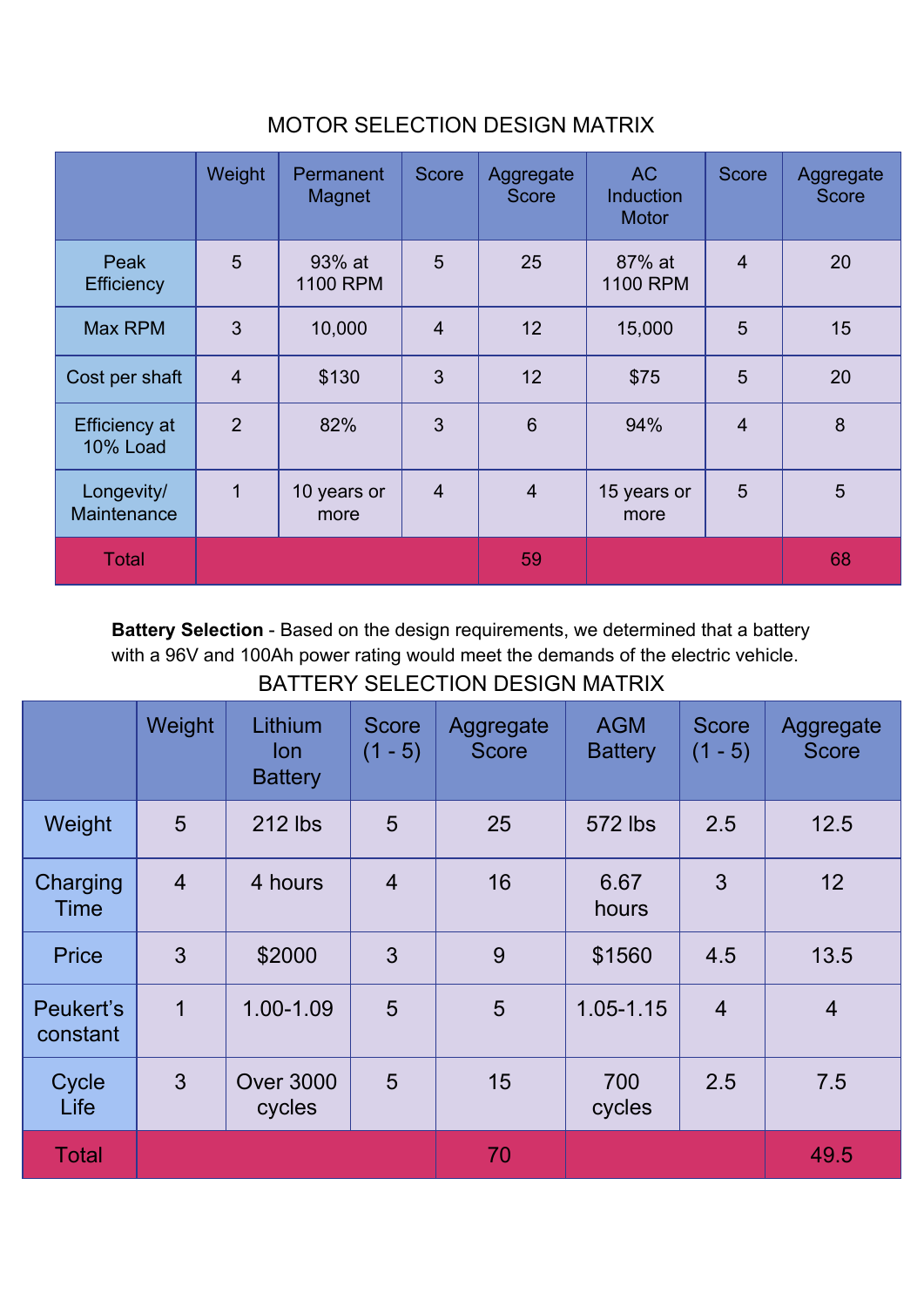#### **TOP DESIGN**



In coming up with our conceptual designs, we focused on the primary components that are needed for the design analysis. The LiFePO4 lithium 96v battery pack and the AC 51 kit which consists of Ac induction motor and the 72 - 96V 650A Curtis 1238E-7621 were selected based on the result of the design matrix. Other relevant components in the drivetrain are included in the top design to give a better understanding of the connection between the several components in the proposed electric propulsion system. The function of each component in the top design is explained below.

- 1. **Battery Pack -** a lithium-ion battery pack is used and is arranged in parallel and in series to produce a maximum voltage of 96. This battery is used as the main power supply of the electric vehicle.
- 2. **Charger -** charges the battery pack by connecting it to an external power source. The type of charger used influences the charging time of the battery pack. Sophisticated chargers can automatically disconnect the battery pack from the power source to prevent overcharging the battery.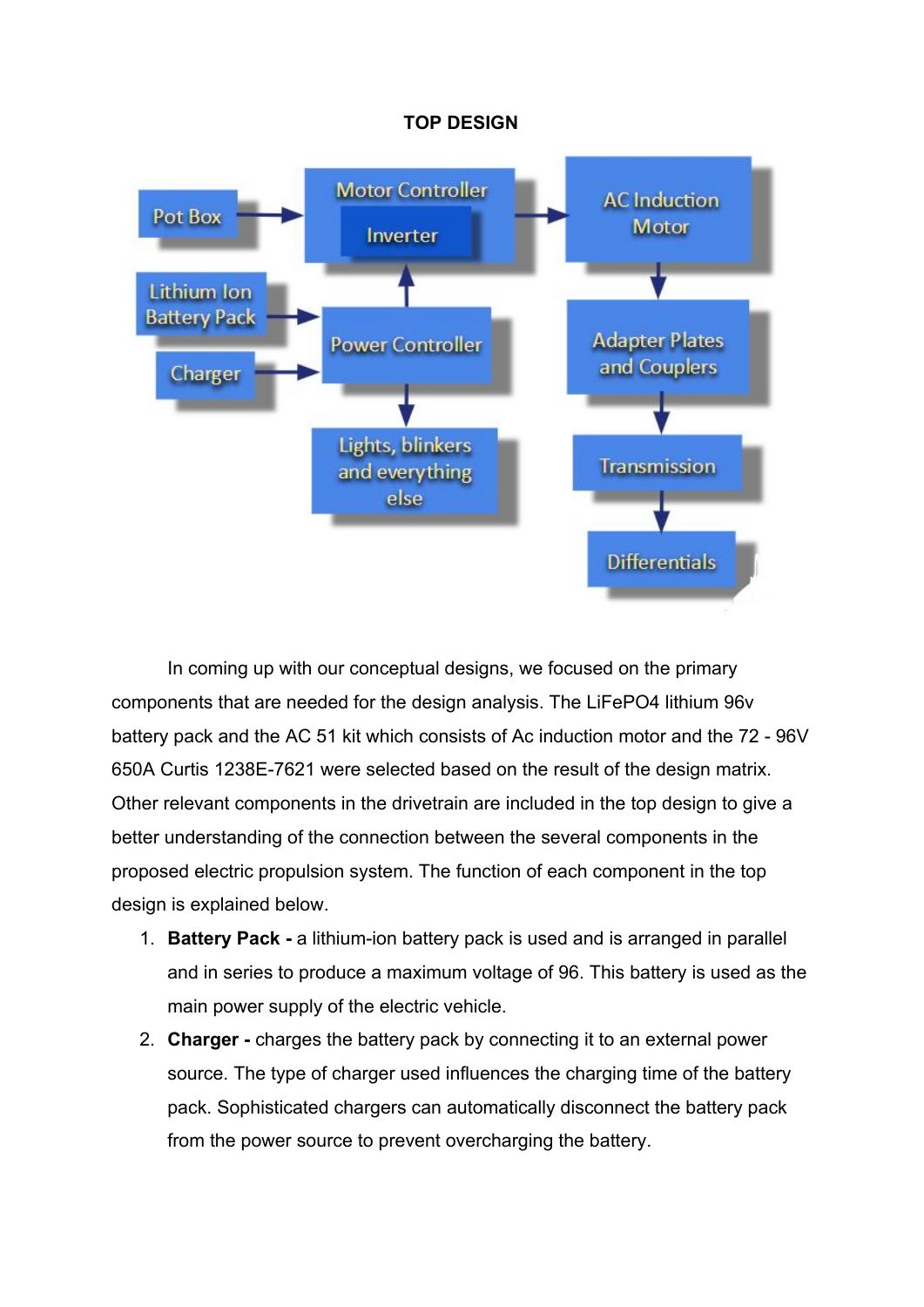- 3. **Power Controller -** the power controller is used to distribute the power supplied by the battery to the motor controller and other necessary components like blinkers that need power.
- 4. **Pot Box -** hooked to the accelerator pedal via the accelerator pedal cable. It tells the motor controller how much power to deliver to the AC induction motor. varies power delivered to the motor.
- 5. **Motor Controller -** varies the electric current input to the motor based on the information provided by the pot box. It also contains an inverter which converts the DC supplied by the battery pack to AC needed by the AC induction motor. The controller is rated based on the maximum current it can deliver which determines the acceleration of the vehicle..
- 6. **AC Induction Motor -** the main component that turns the wheels which in turn moves the car. When power is supplied to the winding, flux is generated and current is induced in the coil of the rotor. Another flux will get generated in the rotor and legs with respect to the stator flux. So the speed of the rotor depends upon the ac supply from the battery.
- 7. **Adapter Plates and Couplers -** the adapters and couplers are used to hold the different components together. The couplers are car specific because the different components are from different manufacturers.
- 8. **Transmission -** the transmission transfers engine power to the driveshaft and rear wheels. Gears inside the transmission change the vehicle's drive-wheel speed and torque in relation to engine speed and torque.
- 9. **Differentials -** a differential is a [gear](https://en.wikipedia.org/wiki/Gear_train) train with three [shafts](https://en.wikipedia.org/wiki/Drive_shaft) where one shaft is the average of the angular velocities of the others. It is designed to drive a pair of wheels while allowing them to rotate at different speeds. In vehicles without a differential, both driving wheels are forced to rotate at the same speed, usually on a common [axle](https://en.wikipedia.org/wiki/Axle) driven by a simple chain-drive mechanism.